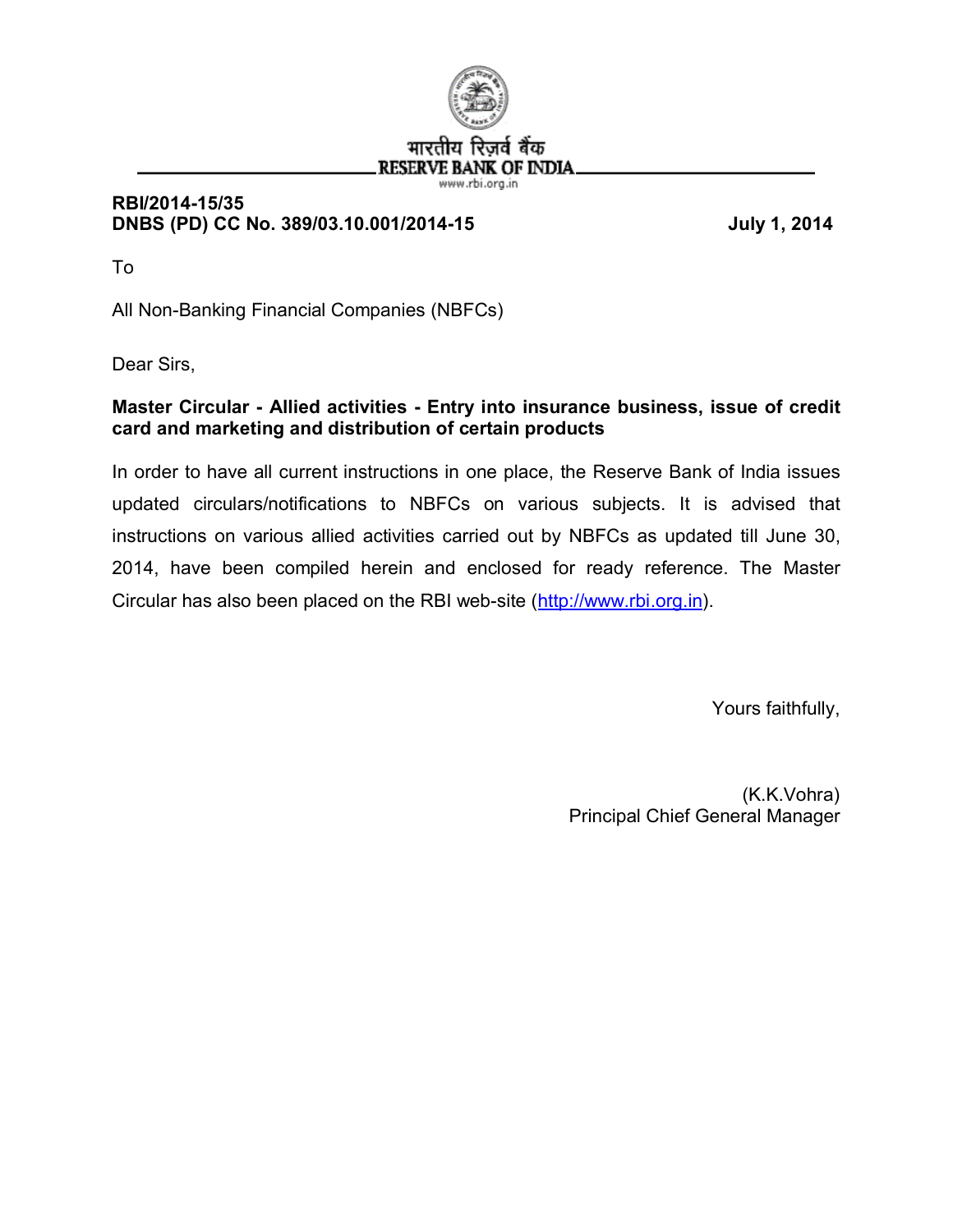# **Table of Contents**

| Para No | <b>Particulars</b>                            |
|---------|-----------------------------------------------|
|         | Entry into insurance business                 |
|         | Issue of Credit card                          |
| Ш       | Issue of Co-branded Credit Cards              |
| IV      | Distribution of Mutual Fund products by NBFCs |
|         | Appendix                                      |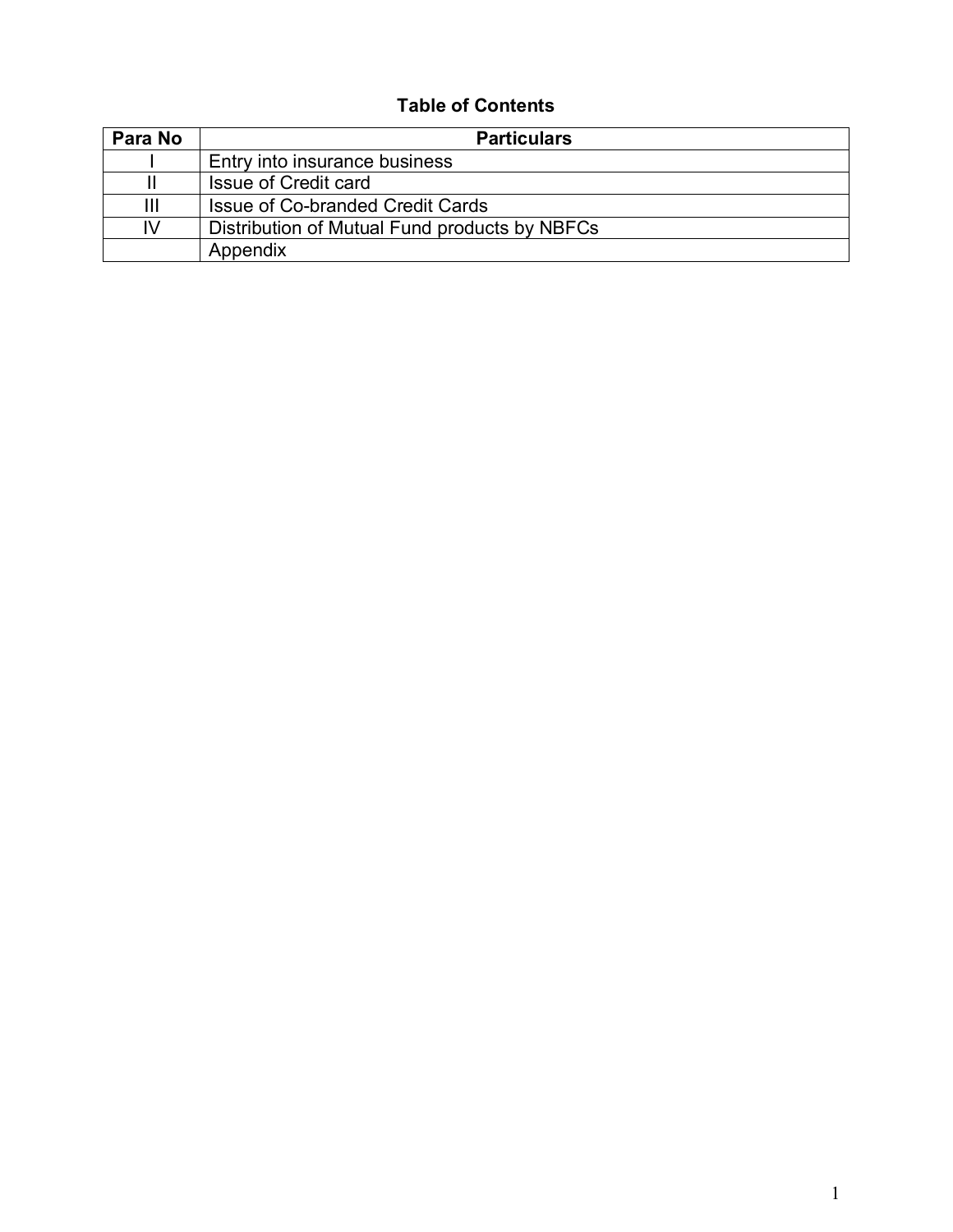#### **Instructions on Allied Activities**

### **I. <sup>1</sup>[E](#page-2-0)ntry into insurance business**

(1) In the statement of Monetary and Credit Policy announced by our Governor on April 27, 2000 it was indicated, inter alia, that the guidelines for entry of NBFCs into insurance business would be announced. Accordingly, the Bank issued on June 9, 2000 the final guidelines after taking into account the views/suggestions/comments of the market participants as given below. The aspirant NBFCs are advised to make an application along with necessary particulars duly certified by their statutory auditors to the Regional Office of Department of Non-Banking Supervision under whose jurisdiction the registered office of the NBFCs is situated.

(a) NBFCs registered with Reserve Bank of India may take up insurance agency business on fee basis and without risk participation, without the approval of Reserve Bank of India subject to the certain conditions;

(b) NBFCs registered with RBI which satisfy the eligibility criteria will be permitted to set up a joint venture company for undertaking insurance business with risk participation, subject to safeguards. The maximum equity contribution such an NBFC can hold in the joint venture company will normally be 50 per cent of the paid-up capital of the insurance company. On a selective basis, the Reserve Bank of India may permit a higher equity contribution by a promoter NBFC, pending divestment of equity within the prescribed period. <sup>2</sup>[In](#page-2-1) case more than one company (irrespective of doing financial activity or not) in the same group of the NBFC wishes to take a stake in the insurance company, the contribution by all companies in the same group shall be counted for the limit of 50 percent prescribed for the NBFC in an insurance  $JV$ <sup>3</sup>[In](#page-2-2) cases where IRDA issues calls for capital infusion into the Insurance JV company, the Bank may, on a case to case basis, consider need based relaxation of the 50% group limit specified in CC No 221 dated May 27, 2011. The relaxation, if permitted, will be subject to compliance by the NBFC with all regulatory conditions specified in **[DNBS\(PD\)](http://www.rbi.org.in/scripts/NotificationUser.aspx?Id=1481&Mode=0)** [CC.No.35/10.24/2003-04 dated February 10, 2004](http://www.rbi.org.in/scripts/NotificationUser.aspx?Id=1481&Mode=0) and such other conditions as may be necessary in the specific case. Application for such relaxation along with supporting documents are to be submitted by the NBFC to the Regional Office of the Reserve Bank under whose jurisdiction its registered office is situated;

(c) NBFCs registered with RBI which are not eligible as joint venture participants, as above can make investments up to 10 per cent of the owned fund of the NBFC or Rs.50 crore, whichever is lower, in the insurance company subject to eligibility criteria for such investment.

<span id="page-2-0"></span><sup>&</sup>lt;sup>1</sup>Details in DNBS.(PD).CC. No. 13/02.01/99-2000 dated June 30, 2000, DNBS(PD).CC.No.18/02.01/2001-02 dated January 1, <u>2002</u> read with <u>DNBS (PD) C.C. No. 35 / 10.24 / 2003-04 dated February 10, 2004</u><br><sup>2</sup>Inserted vide DNBS.PD.CC.No.221/03.02.002/2010-11dated May 27, 2011

<span id="page-2-1"></span>

<span id="page-2-2"></span><sup>3</sup> Inserted vide DNBS.PD.CC.No 361/03.02.002/2013-14 dated November 28, 2013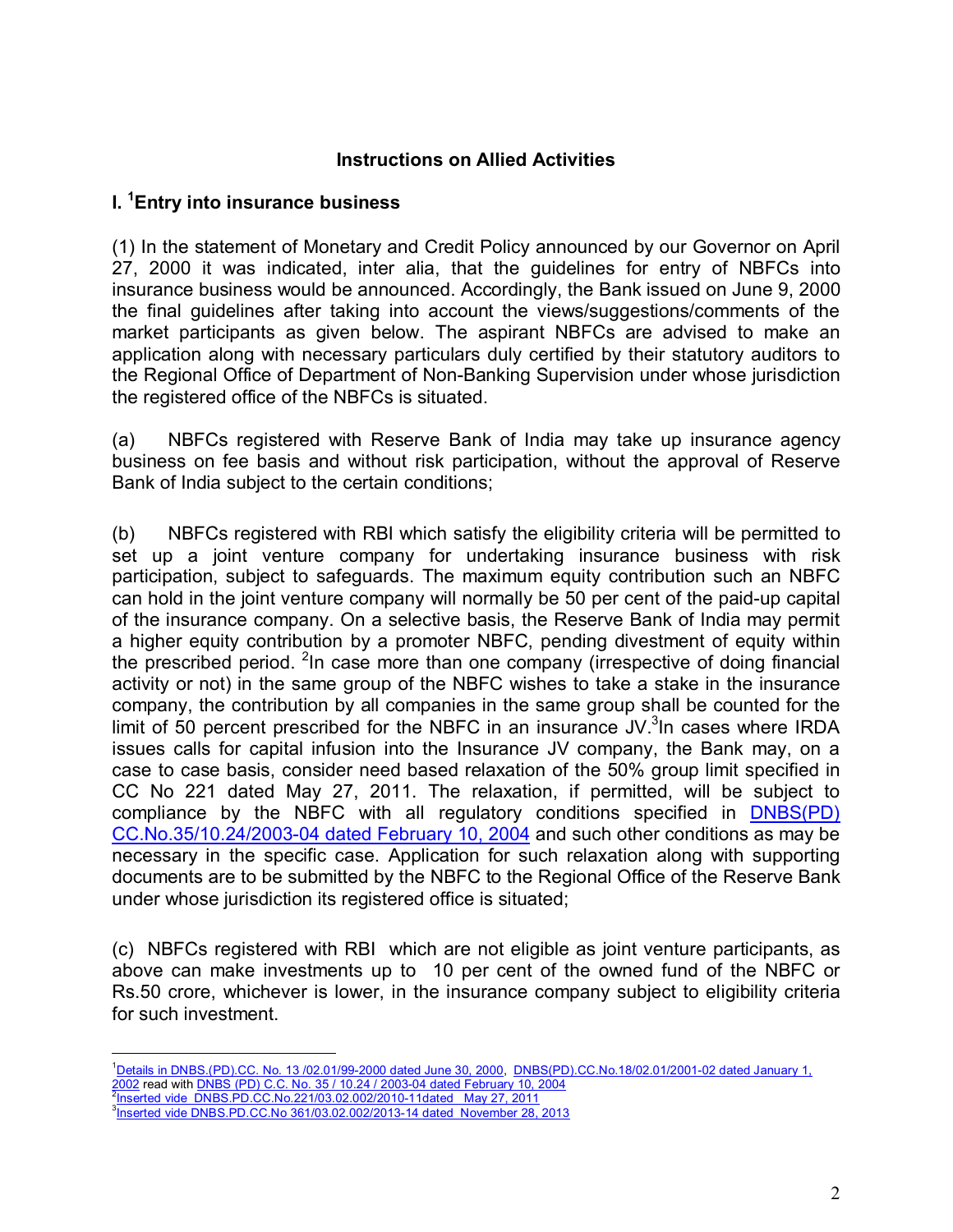(2)(a) No NBFC would be allowed to conduct such business departmentally. A subsidiary or company in the same group of an NBFC or of another NBFC engaged in the business of an non-banking financial institution or banking business will not normally be allowed to join the insurance company on risk participation basis.

(b) All NBFCs registered with RBI entering into insurance business as investors or on risk participation basis will be required to obtain prior approval of the Reserve Bank. The Reserve Bank will give permission to NBFCs on case to case basis keeping in view all relevant factors. It should be ensured that risks involved in insurance business do not get transferred to the NBFC and that the NBFC business does not get contaminated by any risks which may arise from insurance business.

<sup>4</sup>Note: The term "Companies in the same group shall mean an arrangement involving [tw](#page-3-0)o or more entities related to each other through any of the following relationships: Subsidiary – parent (defined in terms of AS 21), Joint venture (defined in terms of AS 27), Associate (defined in terms of AS 23), Promoter-promotee (as provided in the SEBI (Acquisition of Shares and Takeover) Regulations, 1997) for listed companies, a related party (defined in terms of AS 18), Common brand name, and investment in equity shares of 20% and above.

 $(3)^{5}$ [In](#page-3-1) view of the unique business model of Core Investment Companies(CICs), separate set of guidelines have been issued for their entry into insurance business. While the eligibility criteria, in general, are similar to that for other NBFCs, no ceiling has been stipulated for CICs in their investment in an insurance joint venture. Further, it is clarified that CICs cannot undertake insurance agency business. CICs exempted from registration with RBI do not require prior approval provided they fulfill all the necessary conditions of exemption as provided in CC No.206 dated January 05, 2011. Their investment in insurance joint venture would be guided by IRDA norms.

## **II. <sup>6</sup> [Is](#page-3-2)sue of Credit card**

NBFCs registered with RBI are not allowed to undertake credit card business without prior approval of RBI. Any company including a non-deposit taking company intending to engage in this activity requires a <sup>7</sup>[C](#page-3-3)ertificate of Registration, apart from specific permission to enter into this business, the pre-requisite for which is a minimum net owned fund of Rs.100 crore and subject to such terms and conditions as the Bank may specify in this behalf from time to time. NBFCs are not permitted to issue debit cards, smart cards, stored value cards, charge cards, etc. as advised explicitly in February 21, 2005. Further, NBFCs have to comply also with the instructions issued by Bank to commercial banks vide [DBOD.FSD.BC.49/24.01.011/2005-06 dated November 21,](http://www.rbi.org.in/scripts/NotificationUser.aspx?Id=2627&Mode=0) [2005.](http://www.rbi.org.in/scripts/NotificationUser.aspx?Id=2627&Mode=0)

<span id="page-3-0"></span><sup>4</sup>DNBS.PD.CC.No.221/03.02.002/2010-11dated May 27, 2011

<span id="page-3-1"></span><sup>5</sup>Details inDNBS (PD) CC.No.322/03.10.001/2012-13 dated April 1, 2013

<span id="page-3-2"></span><sup>6&</sup>lt;br><sup>6</sup>Details in DNBS (PD) C.C. No.4<u>1 / 10.27 / 2004-05 dated July 7, 2004, DBOD.FSD.BC. 49/ 24.01.011/ 2005-06 dated November</u> <u>21, 2005</u><br><sup>7</sup>Foot Note: In terms of <u>Press Release 2013-2014/1931 dated April 01, 2014</u>, with effect from April 01, 2014, the issue of Certificate

<span id="page-3-3"></span>of Registration (COR) to the companies proposing to conduct business of NBFI in terms of Section 45IA of the RBI Act, 1934 has been kept in abeyance by RBI, for a period of one year.